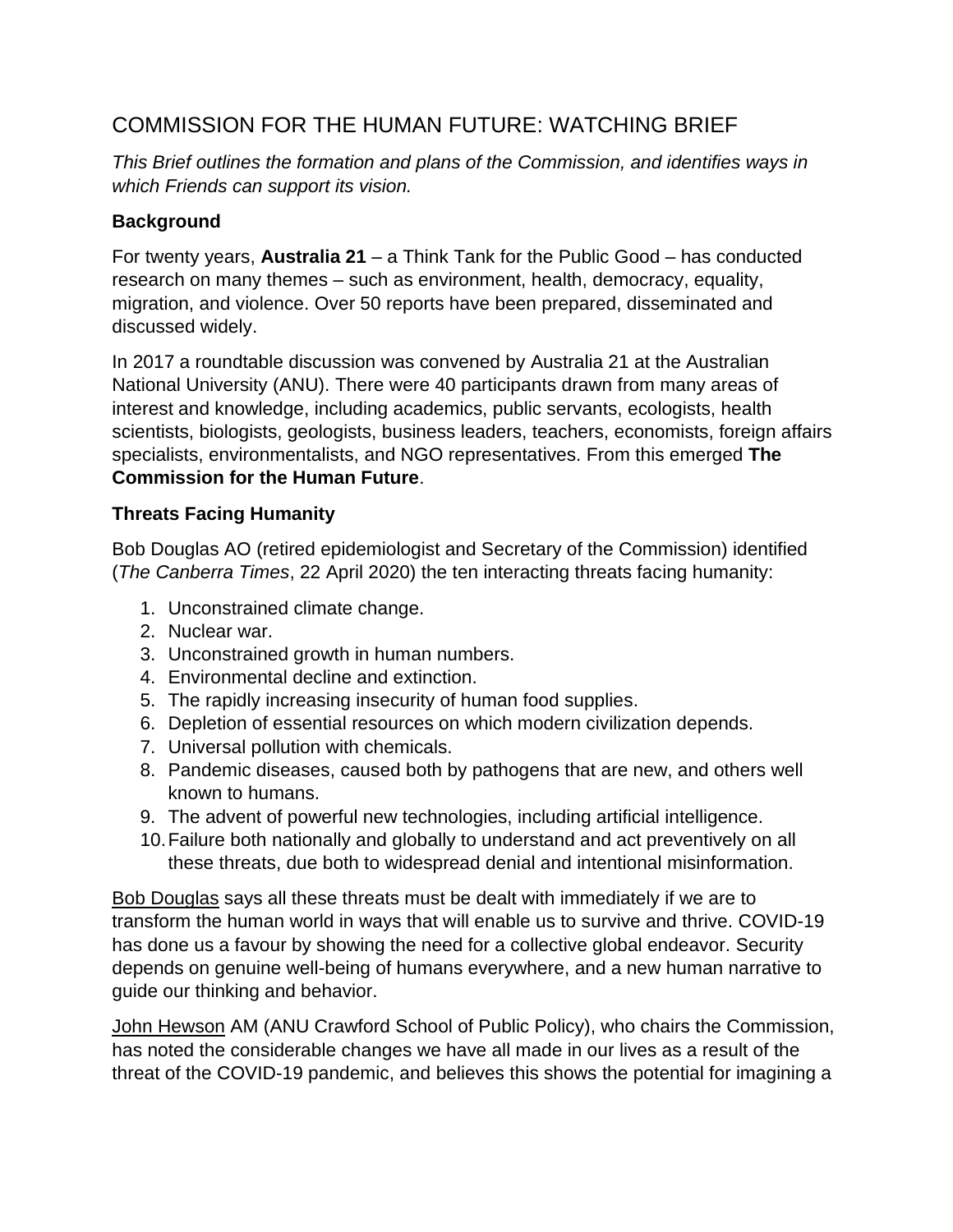different future. He sees the possibility of rebuilding globalization to the mutual benefit of all peoples as we share ideas and visions about tackling the major threats we face.

Arnagretta Hunter (ANU Medical School), another member, says the Commission aims to be a conduit for a public conversation among Australians about the catastrophic and existential risks that are to facing us. Planning ahead will be essential, and the full use of our imagination to transform our world.

## **The Role of the Commission**

The aims of the Commission for The Human Future (CHF) are:

- Provide trusted scientific advice to industry, government, media and the Australian public about the nature of all the major catastrophic risks - and what can best be done to solve, mitigate or adapt to them.
- Identify new opportunities for national economic and social growth and sustainability in solving the risks that face us.
- Encourage policymaking that addresses all of the major risks we face in an integrated way.
- Help build national consensus and engagement on the ways forward in meeting risks and so building new prosperity
- Position Australia as a global leader in the new field of global catastrophic risk and its solutions.
- Serve as a knowledge hub for understanding and solving global catastrophic risks.

Members of the Board of CHF are:

[Professor](https://humanfuture.net/board#Prof%20John%20Hewson) John Hewson, Dr Paul [Barratt,](https://humanfuture.net/board#Prof%20Paul%20Barratt) [Professor](https://humanfuture.net/board#Prof%20Sharon%20Friel) Sharon Friel, Julian Cribb [FTSE,](https://humanfuture.net/board#Julian%20Cribb) [E](https://humanfuture.net/board#Em%20Prof%20Bob%20Douglas) m [Professor](https://humanfuture.net/board#Em%20Prof%20Bob%20Douglas) Bob Douglas, [Professor](https://humanfuture.net/board#Prof%20Russell%20Gruen) Russell Gruen, [Professor](https://humanfuture.net/board#Prof%20Judith%20Healy) Judith Healy, Dr [Arnagre](https://humanfuture.net/board#Dr%20Arnagretta%20Hunter) tta [Hunter,](https://humanfuture.net/board#Dr%20Arnagretta%20Hunter) Ms [Alison](https://humanfuture.net/board#Alison%20Leigh) Leigh, Dr Leigh [Dayton,](https://humanfuture.net/board#Dr%20Leigh%20Dayton) Mr Mark [Dorman,](https://humanfuture.net/board#Mark%20Dorman) Ms [Hannah](https://humanfuture.net/board#Hannah%20Ford) Ford, [Mr](https://humanfuture.net/board#Rumtin%20Sepasspour) R umtin [Sepasspour](https://humanfuture.net/board#Rumtin%20Sepasspour) and Ms [Rachel](https://humanfuture.net/board#Rachel%20Hay) Hay.Associate of the Board: [Em Professor Ian Chubb](https://humanfuture.net/board#Em%20Prof%20Ian%20Chubb)

The Commission "*calls on the nations and peoples of the Earth to come together, as a matter of urgency, to prepare a plan for humanity to survive and thrive, far into the future"*. This will involve political reform, wider participation, empowerment of everyone, a new definition of national security, a more eco-centric vision, and a willingness to adapt. The Commission seeks to partner with governments, researchers, policy makers, industry and civil society in this endeavor, to act as a 'knowledge broker', and engage in dialogue with key players. It plans to develop a Human Survival Index in order to measure and monitor progress. There are more details and resource lists on the website http://www.humanfuture.net/.

To help the Commission's work, a new narrative called **Australia Remade** has been developed by a large number of cooperating NGOs (https://www.australiaremade.org).